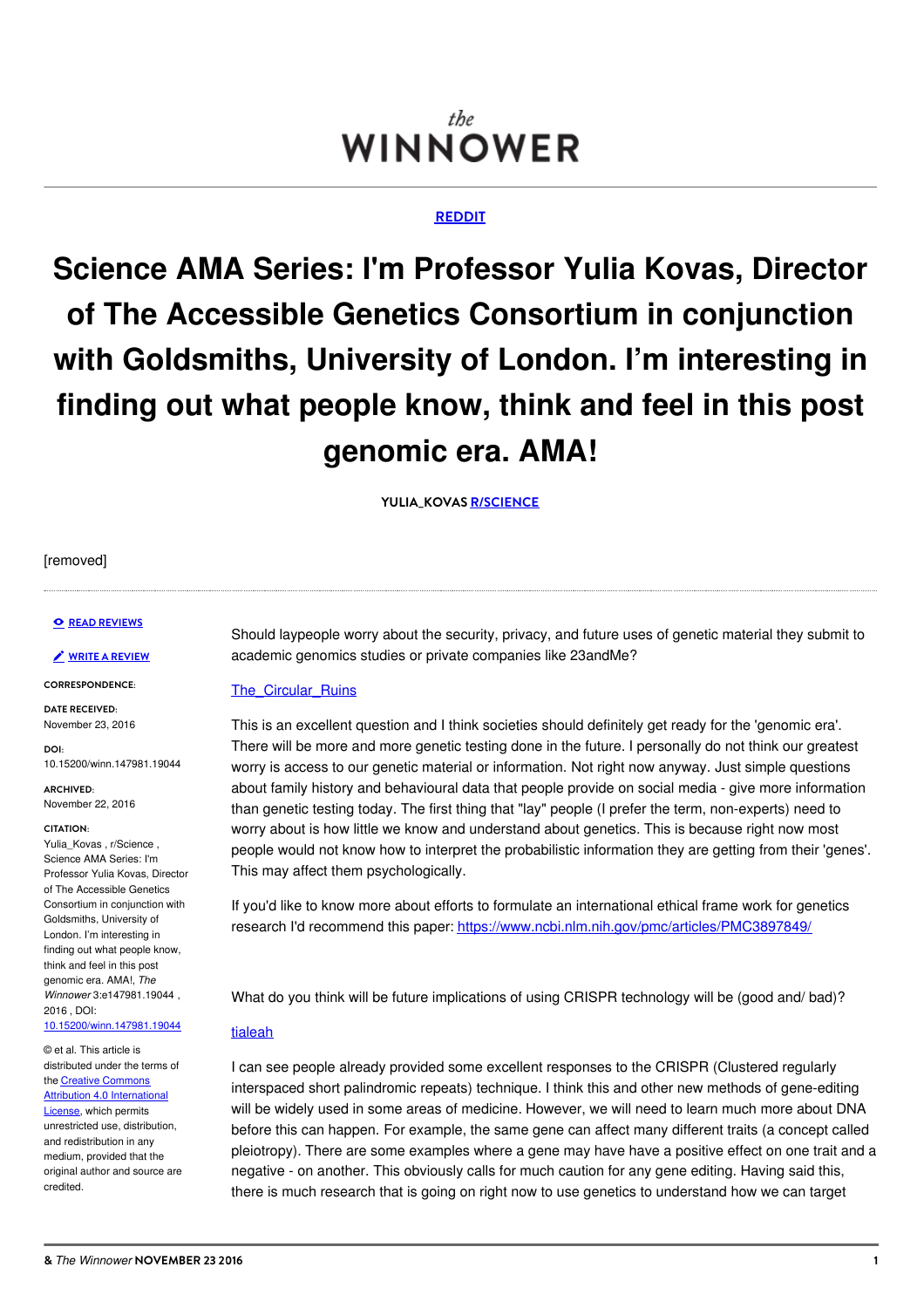



specific cells, for example, so that we can deliver drugs directly to where they need to go.

If you'd like to know more, this might be of interest (as recommended by one of my students) <https://www.youtube.com/watch?v=jAhjPd4uNFY&feature=youtu.be>

## Hi Dr. Kovas,

If you had a genome in front of you, would you be able to tell what a person's strengths/weaknesses, or overall behavioral characteristics are? With what percentage would you expect to be correct? Are there any people involved with creating genetic profiles (gene A and gene B mean something separately, but together mean a different behavioral component)?

What are the current restrictions on sharing genetic data (with patient or without)? Are there any policy changes we should know about related to this?

Do you like the movie Gattaca?

Thanks!

# **[LookinLikeCroMagnon](https://www.reddit.com/user/LookinLikeCroMagnon)**

## Great bunch of questions!

According to some solid predictions, all newborn babies' DNA will be sequenced soon after birth. This means that no more genotyping will ever need to be done on their DNA. The big question is what will we be able to do with this information. Currently, there is very very little that we can tell about psychological characteristics of an individual just by examining their DNA. This is because all psychological traits are influenced by many many genetic markers of very very small effects (the concept called 'polygenicity'). This means that it is very difficult to identify these markers. However, recently this work has begun. For example, here you can find a paper that reports on predicting educational achievement from DNA, where 9% of variability in achievement is explained by multiple DNA markers (polymorphisms):

<http://www.nature.com/mp/journal/vaop/ncurrent/full/mp2016107a.html>. To hear the author talk about her work please see here: <https://www.youtube.com/watch?v=9vq9WEIx0PI>

My family is currently undergoing genetic testing because of my child's autism diagnosis, with no family history. We already did the microarray, now we're doing single-gene tests (over 2,000!).

My question is, what about traits that are a result of interplay between multiple genes? For example, perhaps my child only has autism because she inherited gene A from me and gene B from daddy, neither one alone would cause the disorder. Or it could be you need a certain set of 10+ genes, and without any one of them autism never develops, etc.

My understanding is, current genetic testing can't detect genetic causes of this kind. Is that true? Is anything being done about that? How likely is it that important traits are a result of multiple-gene interactions as I described?

# [slowlyslipping](https://www.reddit.com/user/slowlyslipping)

As you probably know, our view of autism and autistic spectrum disorder (ASD) has changed dramatically, from viewing it as an entirely environmental condition (parents were often blamed for it) to viewing it as a 'genetic' disorder. Neither view is correct. Like most other traits, it seems to be a product of genetic and environmental influences. The environmental side of it is very poorly understood, it is really not clear what aspects of the environment contribute to the development of the condition. At the genetic level, a lot has been learned from family studies, and in particular - twins. Monozygotic twins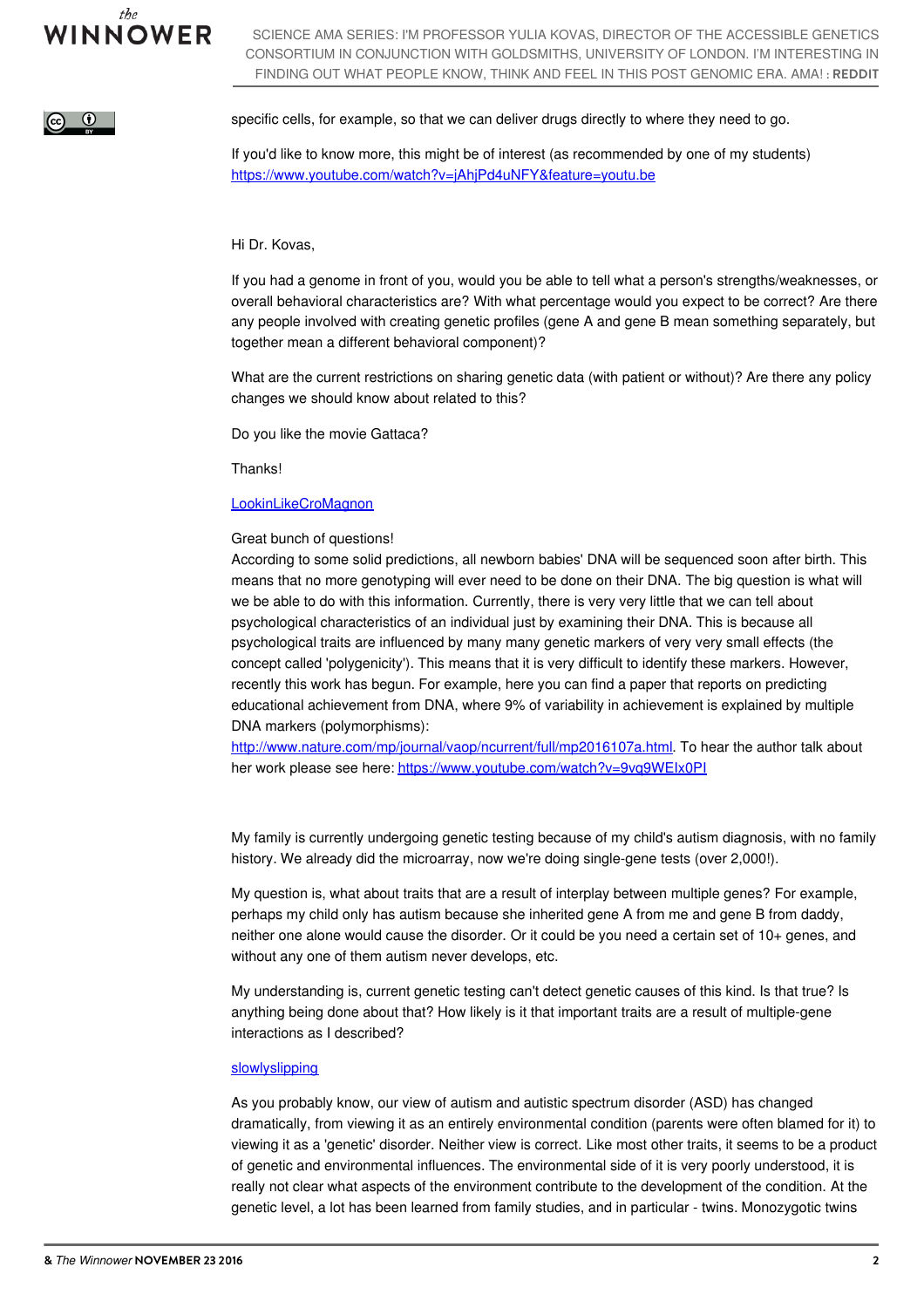

who share 100% of their DNA show a remarkably high concordance for autism (if one twin has ASD, the other one is highly likely to also be diagnosed with it). Interestingly, Dizygotic twins (who share only 50% of the variable DNA) are less similar than can be expected from their genetic similarity. This indicates, that it is possible that some of the genetic effects on ASD are of an interactive type - when one gene depends on another gene (epistasis). What is also clear is that many many genetic markers (polymorphisms) seem to be involved in ASD, and currently only some of them have been identified. So, still a lot of research to do...

For more about the twin method I'd recommend this [video:https://www.youtube.com/watch?](https://www.youtube.com/watch?v=BTYCv1ObZrI) v=BTYCv1ObZrI

#### Hi there, thanks for doing the ama!

I'm studying Sociology/Criminology and it's still a debated topic as to whether people's attraction to other people is somewhat genetic or whether it is learnt either subliminally or not. So my question is, to what extent do you believe that sexual orientation is an influenceable choice over a genetic fact. Sorry if this out of your field but I'm interested to get a little outside perspective.

# **[Ajaiixx](https://www.reddit.com/user/Ajaiixx)**

You are right, I am not an expert in this particular area of research. My focus is on individual differences in learning abilities, motivation, cognitive abilities and other human characteristics relevant to education. However, what I can say is that whichever area is addressed with behavioural genetics we are finding at least moderate genetic effects. This suggests that it is highly likely that sexual attraction and orientation is influenced by many genes (DNA variants) of small effects, that interact with environments - to produce individual differences. There is an excellent summary of behavioural genetics findings in this paper: <http://pps.sagepub.com/content/11/1/3.full>

For someone like me who suffers from depression and mental health issues(schizophrenia) do you think it is immoral to reproduce?

## [schizophrenicman123](https://www.reddit.com/user/schizophrenicman123)

Every individual should be able to and should be allowed to make decisions about reproduction themselves. Even if we discover all the genetic variants (polymorphisms) that are involved in complex traits, such as depression, the prediction of whether someone may develop depression will be only probabilistic. This is because genes will interact with environments, and the same genes may express differently in different environments. By the time we will be able to make solid predictions of traits from DNA alone, we may also develop better understanding of how to prevent or treat conditions, for example from targeting specific cells with drugs, or by providing specific environmental conditions early in development. In any case, the value of Life can not be evaluated or predicted in a mathematical way and will always remain a mystery. However, we can equip ourselves with the best current information when making any such decisions; be this through academic papers or medical consultation.

## Hello Dr.Kovas

I don't really understand what it is you do, could you explain it as if I were a five-year-old?

## **[Sykrias](https://www.reddit.com/user/Sykrias)**

OK. Probably not a five-year-old, but I will try my best. I am fascinated by individual differences, and would like to understand why people differ in psychological traits, such as learning ability, motivation,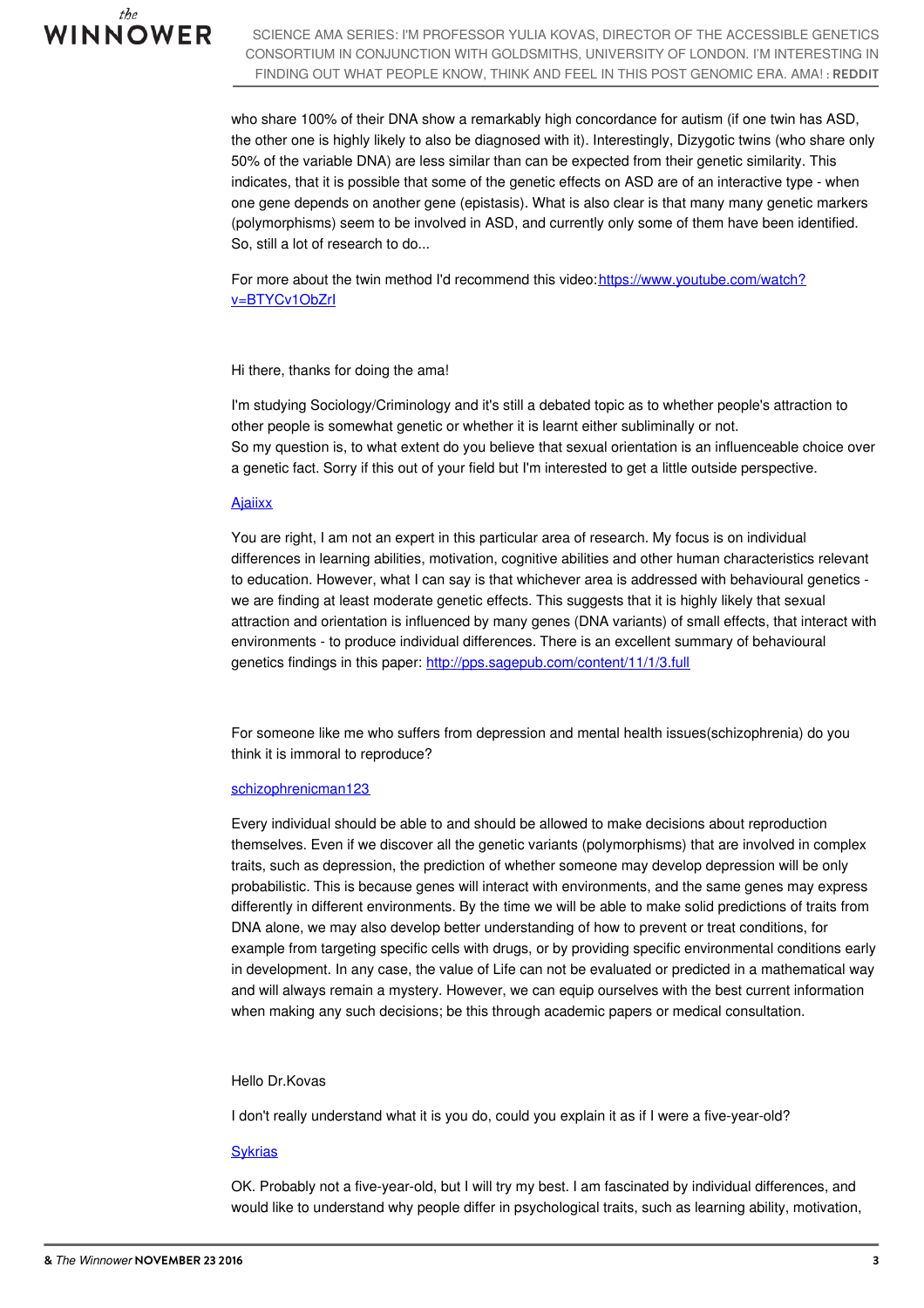

empathy etc. The most basic answer is: we differ because we have differences in our DNA sequence and we differ because we develop in different environments. My research programme is dedicated to understanding these processes at all possible levels: molecular genetics, brain, cognitive etc.

What are the potential implications for the public if large companies attempt to patent genetic modifications for humans in the same respect that companies such as Monsanto have done for crops? If a company were able to develop a genetic modification to prevent a degenerative condition such as ALS and patent it, would an individual be infringing upon said patent by passing that genetic sequence on to their offspring through natural reproduction?

#### [XxSolomonxX](https://www.reddit.com/user/XxSolomonxX)

This is a real concern and I am very glad you are asking this question. I will leave it to our legal expert at TAGC to respond to this (we will post answers on tagc.world), but briefly, we need to do all we can to sustain funding for genetic research and not to leave it to commercial companies only. Indeed, current law allows patenting in genetics and this may disadvantage us in the future. The Human Genome Project is a tremendous example of scientific collaboration - scientists all over the world worked together round the clock to sequence the human genome and to make it publicly available rather than allow commercial companies to patent it. I hope that future genetic discoveries will benefit everyone equally.

I'm curious to hear your take on the exposome. How do we best quantify it to measure it's impact on the individual? Do we treat it like the weather, and address it in more of a public health arena, or should we keep it focused on individuals? Also, how do you see it fitting into the emerging field of precision medicine? Thanks for doing this AMA!

## **[DiscursiveMind](https://www.reddit.com/user/DiscursiveMind)**

OK, for those who don't know this term, exposome refers to all of the environmental exposures that an individual encounters throughout life, complementing the genome - the entire DNA sequence of an individual. When genome meets exposome - transcriptome, epigenome, proteome, neurome and phenome (the collection of all your expressed traits/behaviours) of an individual are created. This is an extremely exciting time - our ability to anlayse huge datasets (big data), containing millions and billions data points - is developing at an astronomical pace. I have no doubts that big data analyses will lead to discoveries of new patterns in the exposome and genome and their interplay - and will lead to new discoveries. We will without a doubt know more about ourselves in the future. What will we do with this knowledge - remains a total mystery.

Hello! I am curious your take on "gifted" programs at schools. Placement in these is usually determined by the achievements of a student, do you forsee a future where this is instead determined by ones potential? What are the implications on students without the best genetics if that were to be the case?

# **[Frank\\_Steine](https://www.reddit.com/user/Frank_Steine)**

This is a fantastic question. Potential is an extremely difficult thing to measure. Genes do not act in isolation and in fact interact with environments. For example, a student may have genetic potential to become a great musician, but this will only be actualised if they are exposed to or are able to seek a musically rich environment.

Achievement itself, and factors such as SES are themselves genetically influenced to some extent. Whilst there is the potential to use genetic information directly to identify those students who are more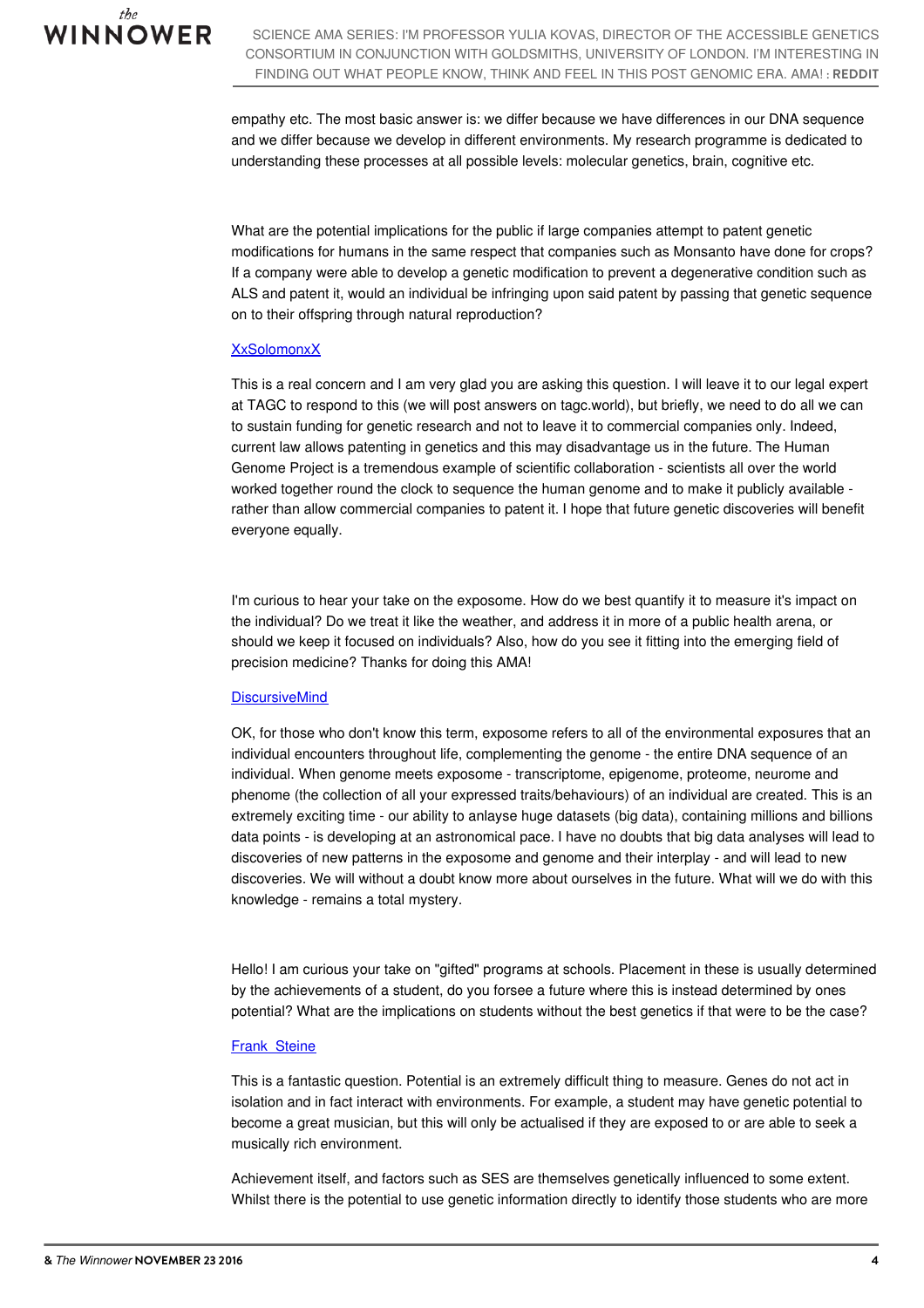

likely to do well at school, the important question is whether we direct resources to help those most in need, or those who are most able. It is a misconception that for societies to flourish we just need to foster talent. It is important to direct resources to tailor educational curricular to an individuals needs.

It is common in schools around the world to stream students into different abilities groups already, but this is done in quite a crude manner. Genetics has helped identify that we are much more different than these streams can accommodate.

For more about genetics in education I'd particularly recommend:

<http://eu.wiley.com/WileyCDA/WileyTitle/productCd-1118482786.html> <http://www.palgrave.com/br/book/9781137437310>

I was given a 23andme kit when they were starting up years ago. It was incredibly fascinating to see how much information about myself was readable from my genetic code, such as hair colour and straightness to the consistency of my earwax.

Do you think that gene sequencing is something everyone should have done in the future? Perhaps for the purpose of garnering useful medical information such as blood type and rh factor, sensitivity to certain drugs, and potential disease risks.

Do you think the existence of this information would be exploited by insurance companies to inflate prices for higher risk customers? Or even by potential employers who would choose not to hire a candidate based on genetic traits?

Do the pros outweigh the potential cons?

Also as a final note, how accurate would you consider the current state of understanding when using genetic sequencing to treat patients? For example giving a patient smaller doses of a painkiller that they are genetically predisposed to be more sensitive too.

## **[GentlemenScience](https://www.reddit.com/user/GentlemenScience)**

Excellent questions. At TAGC (The accessible genetics consortium) we are working on these issues together with lawyers, policy makers, and other relevant experts. I will provide a brief response here, but we will post a more extensive response on the TAGC website shortly. As I mentioned already in another response - currently prediction for complex psychological traits is very crude. Family history and behavioural (phenotypic) information has more value than genetic testing. In the future, this is likely to change and the predictive power of DNA will become more precise (but will always remain probabilistic). This raises important questions about who will have access to genetic information and who will be allowed to use it. For example, if a newborn's DNA is sequenced at birth, will this data be waiting for them When they turn 16 or 18 before they can act on it? Or will their parents be making decisions about any possibilities of genetic engineering, choices of educational programmes etc. What if the parents disagree on these decisions? Will doctors be able to use this information? Will people need to disclose information about their DNA to insurance companies? All of these issues will need to be thought through and policies will need to be put in place. I can see that as some jobs become obsolete, a new host of jobs will appear - genetic counselling for complex diseases and disorders, 'genetic advice' - like 'mortgage' advice, etc. With regards to your 'painkiller' question, already today genetic testing helps to guide some treatments, in particular in cancer. And genetic research in 'response to treatment' is flourishing. This is definitely where I see huge benefits of genetic research.

Thanks for doing this AMA professor! My question is more philosophical than anything, how do you think genomics will impact the way humans conceive of themselves? I know we tend to think of